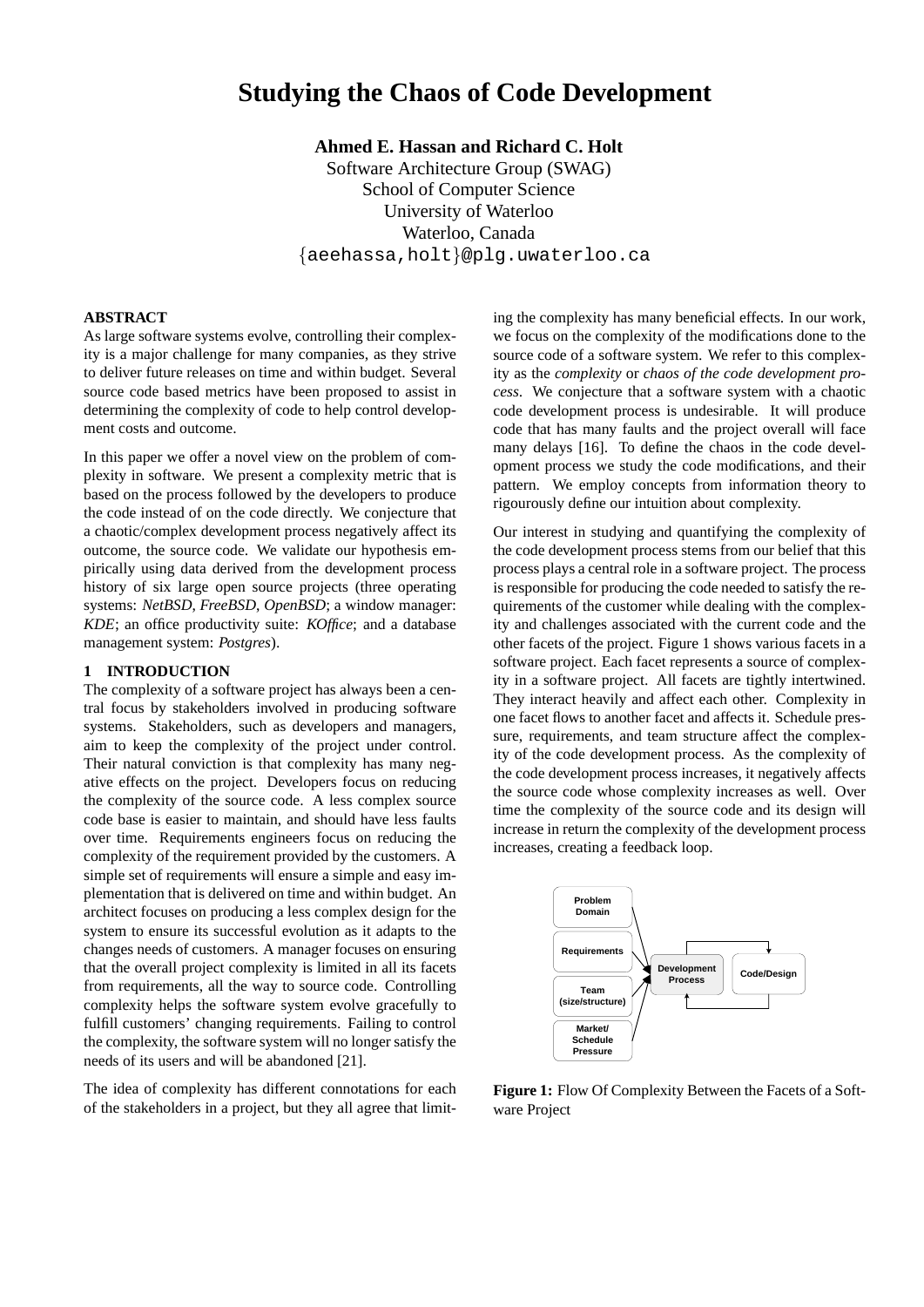Referring to Figure 1, there are many facets where we can measure the complexity of the project. Most research related to complexity has focused on the design of metrics which are based on the source code. For example, metrics are defined to measure the number of tokens in the code or the Cyclomatic complexity of the looping and conditional constructs in the code [23]. Some researchers have focused on the development of methodologies and techniques to measure the complexity of the design and architecture [33, 28, 17, 39]. Other researchers have focused on quantifying the complexity of the requirements. Though many of these approaches have provided promising results, we believe they have certain limitations.

Measuring the complexity of the requirements is usually done early in the project before the requirements are fully understood and detailed. We believe that in many cases these measurements are too remote from the code and may not reflect the actual complexity that the project will have to deal with. For example, even though requirements may be simple, the source code may be overly complicated. Complexity metrics based on the source code have their limitations too, in that they measure the complexity after it has occurred. They do not provide an early warning system to avoid future complexity. Instead they are mainly indicators that the source code is in need of refactoring, repair, or is no longer maintainable and must be re-engineered.

As a software system evolves, the unwarranted difficulties associated with adapting it to the evolving requirements are a good indicator of the complexity associated with the source code in particular and the project's overall state. Ideally, a metric should provide a good measure of the complexity that the overall project is dealing with. The metric should be based on a better and more detailed information about the current development tasks at hand. At the requirement level, too little is known. At the code level, it is usually too late to react to the measurement results. We believe that a complexity metric based on the complexity or chaos of the code development process promises to address many of the aforementioned concerns.

#### **Overview of Paper**

In this paper, we present a novel view of complexity in a software project. We focus on the complexity of a central facet of the project, the ongoing code development process. We study the pattern of modifications to the code during the development and conjecture that:

# *A chaotic code development process negatively affects its outcome, the source code.*

Section 2 gives our view of the code development process. We turn our attention to source control systems used by large software projects. Source control system provide a convenient repository of data to study the code development process. We survey the various data stored in source control repositories. Then we present an overview of research which uses this data to gain a better understanding of large software systems and to predict faults.

Section 3 presents the mathematical concepts needed for measuring the chaotic nature of the code development process. In particular, we introduce information theory and Shannon's entropy.

Section 4 introduces our first and simplest model for code development process complexity – *The Basic Code Development (BCD) Model*. We then proceed to give a more elaborate and complete model in Section 5 – *The Extended Code Development (ECD) Model*.

In [16], we evaluated a preliminary model similar to the ECD model, presented in Section 5, using an observational study. We built an explanatory theory that showed that our preliminary model is able to clarify events in the history of a project such as delays in releases. In Section 6, we provide a more mathematically sound and elaborate validation of our ECD model. We first reformulate the ECD model and develop a finer grained model – *The File Code Development (FCD) Model*. The FCD Model measures the effects of the chaotic nature of development process on individual source code files. We then show using regression analysis that our FCD Model provides a good indicator of the number of faults occurring in an evolving software system better than simply using the number of the modifications to a file as an indicator.

Section 7 showcases related work in the field of software evolution, entropy, and open source systems. Section 8 summarizes our results and presents plans for future work.

## **2 CODE DEVELOPMENT PROCESS HISTORY**

We use the term *code development process* to mean the pattern of modifications to the source code of a project. The modifications are done by the developers to implement new features and repair faults. By studying these patterns of modifications and quantifying their degree of complexity over time (using our defined model), we hope to achieve a better understanding of the evolution of complexity in the source code in particular and the overall project.

Luckily, large software project generally contain a convenient record keeping system which tracks modifications to the source code over time. Source control systems are used extensively by large software projects to control and manage their source code [32]. They help coordinate the development process between the various members of the team and provide the ability to restore the state of the source code to its state at any given time in the past. For example, developers can retrieve a source code file that is no longer part of the project or roll back to a previous version of a file if they discovered that their changes are inappropriate or are too complex to maintain and understand. Furthermore, source control systems provide tools to reconcile changes made by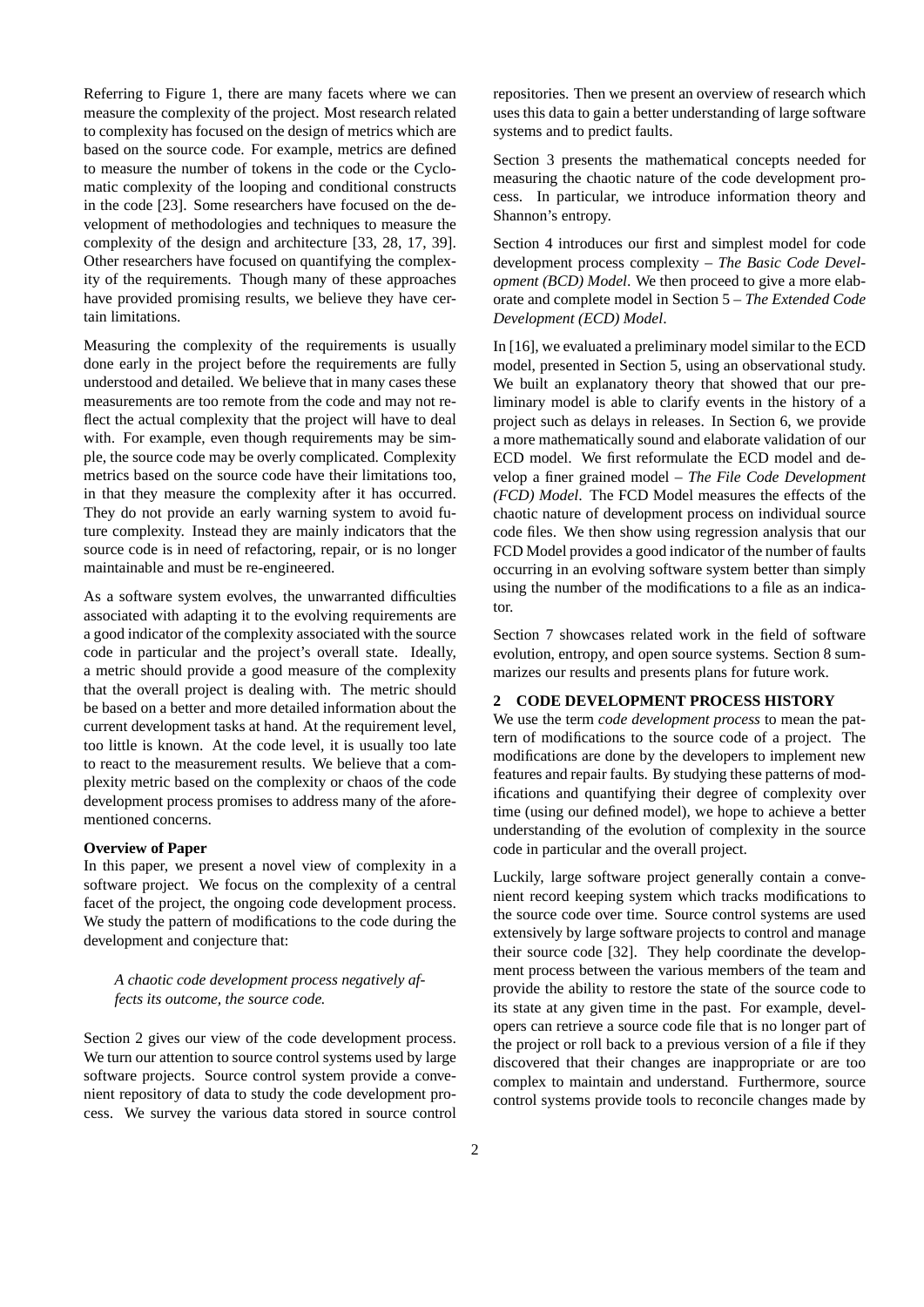developers working simultaneously on the same file. The most frequently used source control systems are RCS [32]. CVS [7, 12] and Perforce [29].

The repository of a source control system contains various details about the development history of each file in the project. It contains the creation date of the file, its initial content and a record of each modification done to the file. A *modification record* stores the date of the modification, the name of the developer that performed the changes, the line numbers that were changed, the actual lines of code that were added or removed, and a detailed message entered by the developer explaining the reasons for the change.

In this paper, we use a lexical technique, similar to [25], to automatically divide modifications into three types based on the content of the detailed message attached to a modification:

**Fault Repairing modifications (FR):** These are all the modifications which contain terms such as  $bug, fix,$  or repair in the detailed message attached to modification. These modifications are not used in the calculation of the development process complexity. But they are used in the validation process presented in Section 6.

#### **General Maintenance modifications (GM):**

These are modifications that are mainly bookkeeping modifications and do not reflect the implementation of a particular feature. These modifications are removed from our analysis and are never considered. For example, modifications to update the copyright notice at the top of each source file are ignored. Modifications that are re-indentation of the source code after being processed by a code beautifier pretty-printer are ignored as well.

**Feature Introduction modifications (FI):** These are the modifications that are not FR or GM modifications. These modifications are used in the the calculation of the development process complexity.

Data stored in the source repository presents a great opportunity to study the code development process and validate our hypothesis. The data collection costs are minimal as it is collected automatically as modifications are done to the source code. Other researchers have used the source code repository to explain and validate their ideas. For example, Eick et al. studied the concept of code decay and used the modification history to predict the incidence of faults [10, 11]. Graves et al. showed that the number of modifications to a file is a good predictor to the fault potential of the file [14]. In other words, the more the file is changed the higher the probability it will contain faults. Furthermore, they showed that more recent changes contribute more to the bug potential than older changes over time. Michail et al. presented a case study for a source code searching tool that makes use of developer's comments associated with each modification to the code [6]. The tool uses the comments to index the source code to provide more accurate search results, when developers search for the location where specific features are implemented in the code. Gall et al. examined the source repository of a telephony system to detect logical coupling between the different components of the software system, discovering that files, which implement similar concepts, have a higher tendency of being modified in close proximity in time to each other [13].

In this paper, we promote a new perspective on the complexity of the development process of a software project as it evolves to satisfy the needs of its customers. We conjecture that a software system becomes complex to manage and maintain when its code development history becomes too complex to easily comprehend and track. A software system which has to endure highly scattered modifications to its code base as it implements the requirements of its customers, will have a high tendency of becoming a complex project. In contrast, a project where modifications are limited to specific spots in the code will have less complexity associated with it.

Various observations by Brooks support our intuition and our model [27]. In particular, Brooks warned of the decay of grasp of what is going in a complex system. A complex modification pattern will cause delays in release, high bug rates, stress and anxiety to all the personnel involved in the project. As the ability of team members to understand the changes to the system deteriorates so does their knowledge of the system. New development performed by them will be negatively affected. In short, a chaotic code development process is a good indicator of a complex code base and many other project problems.

In this section, we advocated the need to measure the complexity of the development process and the amount of predictability and chaos that is associated with code modifications as a system evolves. We have yet to explain how we can measure such complexity. In the following section we introduce concepts from information theory that will form the mathematical basis of our model.

# **3 INFORMATION THEORY**

In 1948, Shannon laid down the basis of *Information Theory* in his seminal paper - *A mathematical theory of communication* [36]. Information theory deals with assessing and defining the amount of information in a message. The theory focuses on measuring uncertainty which is related to information. For example, suppose we monitored the output of a device which emitted 4 symbols, A, B, C, or D. As we wait for the next symbol, we are uncertain as to which symbol it will produce (ie. we are uncertain about the distribution of the output). Once we see a symbol outputted, our uncertainty decreases. We now have a better idea about the distribution of the output; this reduction of uncertainty has given us information.

Shannon proposed to measure the amount of uncertainty/en-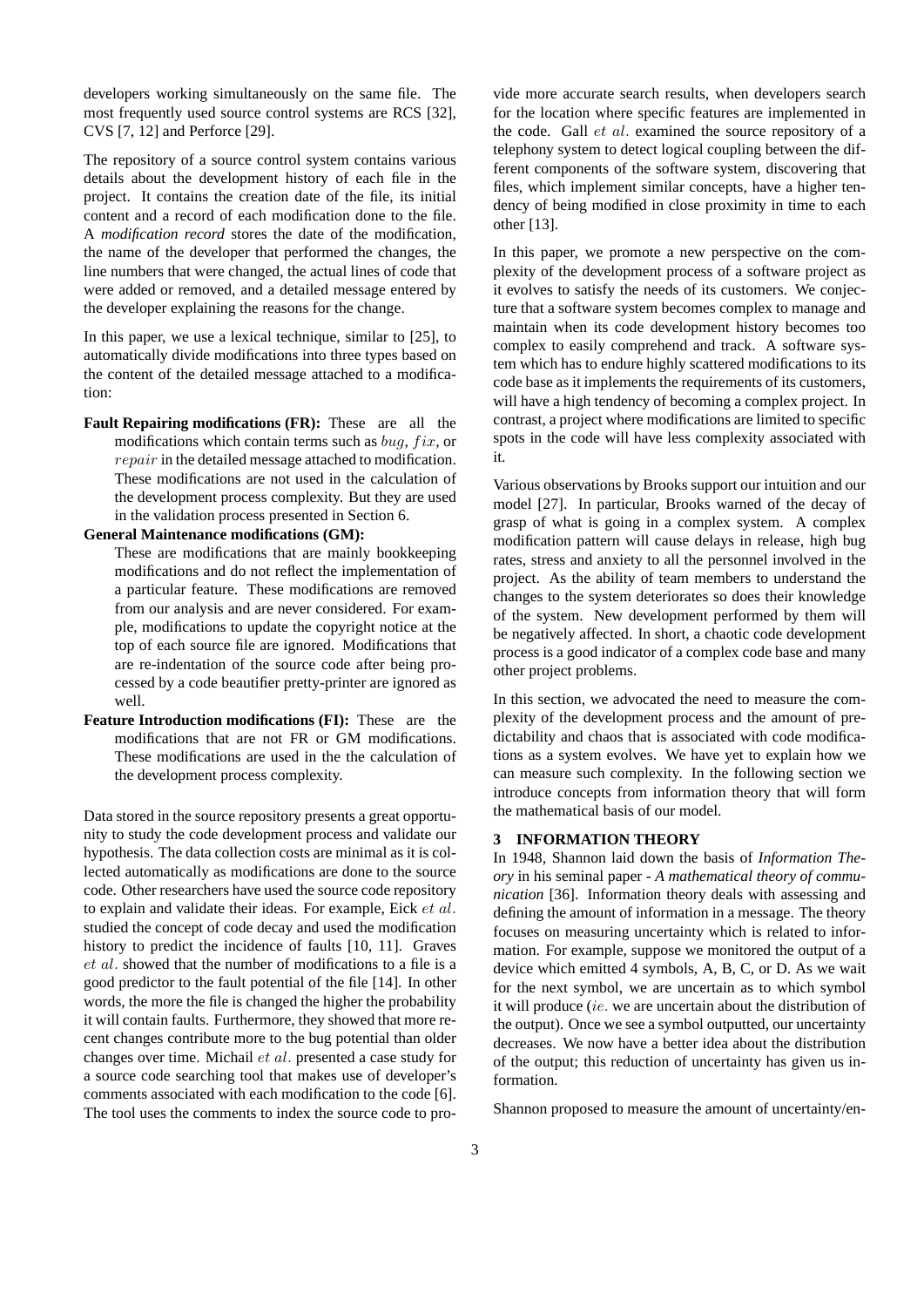tropy in a distribution. The **Shannon Entropy**,  $H_n$  is defined as:

$$
H_n(P) = -\sum_{k=1}^n \left(p_k * \log_2 p_k\right)
$$

,

where  $p_k \ge 0, \forall k \in 1, 2, ..., n$  and  $\sum_{k=1}^{n} p_k = 1$ .

For a distribution  $P$  where all elements have the same probability of occurrence ( $p_k = \frac{1}{n}, \forall k \in {1, 2, ..., n}$ ), we achieve maximum entropy. On the other hand for a distribution P where one of the elements  $i$  has probability of occurrence  $p_i = 1$  and all other elements have probability of occurrence equal to zero (ie.  $p_k = 0, \forall k \neq i$ ), we achieve minimal entropy.

By defining the amount of uncertainty in a distribution,  $H_n$ describes the minimum number of bits required to uniquely distinguish the distribution. In other words, it defines the best possible compression for the distribution (ie. the output of the system). This fact has been used to measure the quality of compression techniques against the theoretically possible minimum compressed size.

# **4 THE BASIC CODE DEVELOPMENT MODEL**

If we view the development process of a software system as a system which emits data, and we define the data as the FI modifications to the source files, we can apply the ideas of information theory and entropy to measure the amount of *uncertainty/chaos/randomness* in the development process. This section presents the Basic Code Development (BCD) Model for the entropy of software development and its evolution. The following section extends the model to be more elaborate and complete.

#### **Basic Model**



**Figure 2:** The Entropy of a Period of Development

Suppose we have a software system which consists of four files. If we were to examine the development history of this system that is stored in a source repository, we will find for each file the dates for each modification to the file and the reason for modifying the file. We only concentrate on FI modifications. The FI modifications are extracted automatically and the other types of modification are ignored.

Once the FI modifications are extracted, we can plot for each file the moments the file was modified. As can be seen in Figure 2, we put stars to indicate that for a specific file, it was modified on a particular moment in time. We now define a period of time, for example a week, or a month. For that period of time, we can define a file modification probability distribution  $P$ .  $P$  gives the probability that  $file_i$  is modified in a period. For each file in the system, we count how many times it was modified during the period and divide by the total number of modifications in that period for all files. For example, in Figure 2, in the highlighted grey period we have 10 modifications for all the files in the system.  $file_A$  was modified once so we have a  $p(file_A) = \frac{1}{10} = 0.1$ . For  $file_B$ we get  $p(file_B) = \frac{1}{10} = 0.1$ , for  $file_C$  we get  $p(file_C) =$  $\frac{3}{10}$  = 0.3, and so on. On the right side of Figure 2, we can see a graph of the file modification probability distribution P for the shaded period.

If we monitor the modifications to the files of a software system and find that the probability of modifying  $file_A$  is 1 and all other files is zero, then we have minimal entropy. On the other hand, if the probability of modifying each file is equal (ie.  $file_k = \frac{1}{n}$ ) then the amount of entropy/chaos in the system is at its maximum. Intuitively, if we have a software system that is being modified across all of its files, the developers and the managers will have a hard time keeping track of all the modifications. The number of bits needed to remember all these modifications in their heads will be much larger than the bits needed when a small number of files have been modified. The development team grasp of what is going on in the software system will decay.

Instead of simply using the number of modifications to the file, we use the number of lines modified over the period to build the file modification probability. The lines changed in a modification is the the sum of the lines added and deleted as described in the modification record.

# **Files As a Unit Of Measurement**

In the BCD model we use the file as our unit of code to build the modification probability distribution  $P$  for each period. Other units of code can be used, such as functions or code chunks that are determined by a personal with high knowledge of the system. Our choice of files is based on the belief that a file is a conceptual unit of development where developers tend to group related entities such as functions, data types, etc. Based on our experience in studying large software system we found this to be the norm with some notable exceptions. For example in the VIM text editor [34], we found two files misc1.c and misc2.c which comprise a substantial amount of the source code that is not related.

#### **Evolution of Entropy**

We can view the file modification probability distribution  $P_i$ for a period  $j$ , as a vector which characterizes the system and uniquely identifies its state. We can divide the lifetime of a software system into successive periods in time, and view the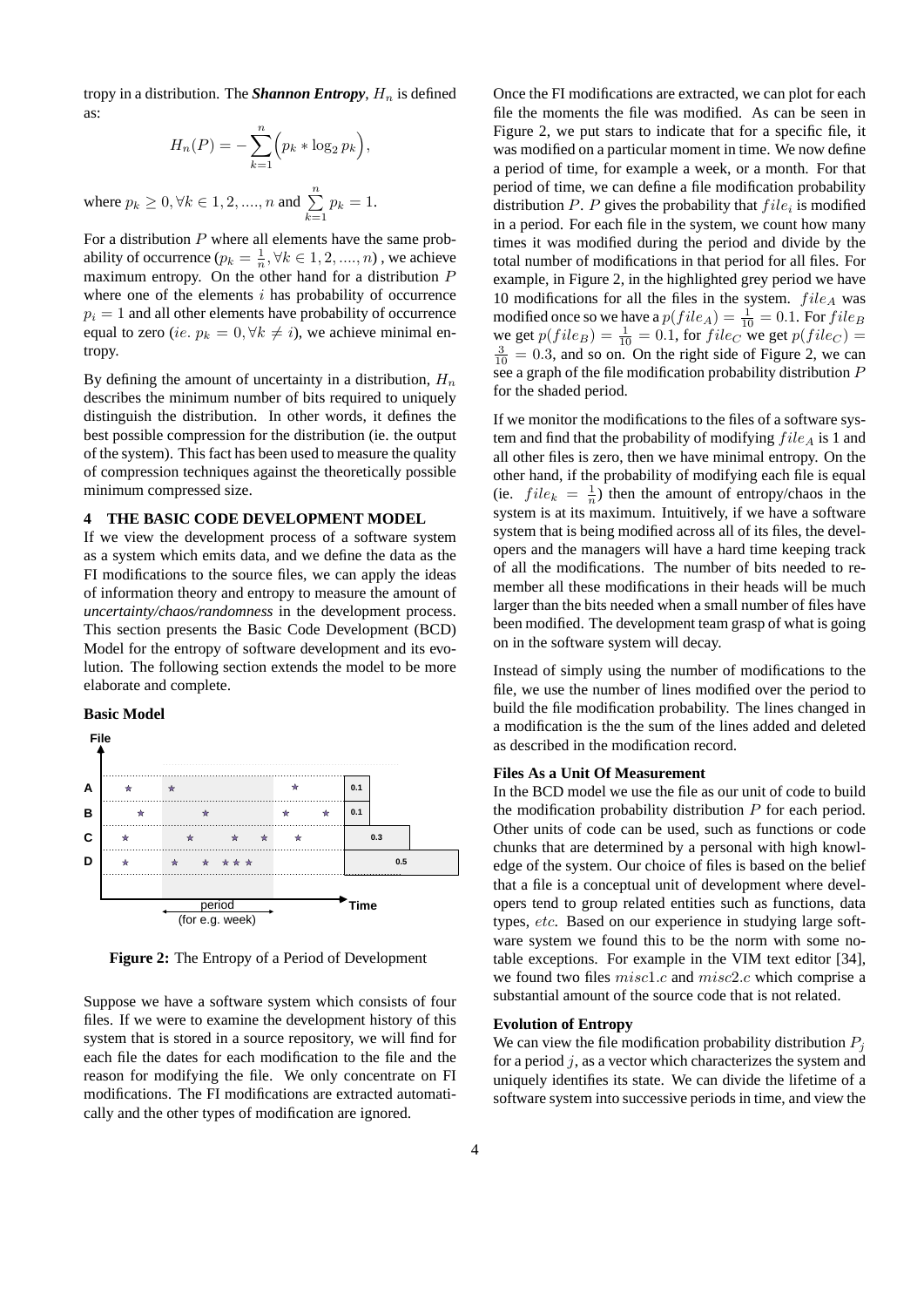evolution of a software system as a the repeated transformation of the development process from one state to the next. Looking at Figure 3, we can see the  $P_i$ 's calculated for 4 consecutive periods with their respective entropy. This allows us to monitor the evolution of chaos/entropy in the development process. If the project and the development process are not under control nor managed well, then state of the system will head towards maximum entropy/chaos.



**Figure 3:** The Evolution of the Entropy of Development

The manager of a large software project should aim to control and manage the entropy. A graph like the one shown in Figure 3 provides an up-to-date view of the status and evolution of entropy in the system. Searching for unexpected spikes in entropy and investigating the reasons behind them would let managers plan ahead and be ready for future problems. For example, a spike in entropy may be due to an influx of developers working on too many aspects of the system concurrently, or to the complexity of the source code or to a refactoring or redesign of many parts of the system. In the refactoring case, the manager would expect the entropy to remain high for a limited time then drop as the refactoring leads to easier future modifications to the source code. On the other hand, complex source code may cause a consistent rise in entropy over an extended period of time, till issues causing the rise in entropy/complexity are addressed and resolved.

# **5 EXTENDED CODE DEVELOPMENT MODE**

In this section, we extend our BCD model to address some of the characteristics and challenges associated with the evolution of large software systems. In the BCD model we used a fixed period size to measure the evolution of entropy. Also we assumed that the number of files in a software system remains fixed over time. The Extended Code Development (ECD) model presented in this section deals with these limitations.

#### **Evolution Periods**

In our BCD model, we presented the idea of using the file modification probability distribution as a vector to characterize each period in our study of the evolution of a software system. We used fixed length periods such as a month, or a year. We now present more sophisticated methods for breaking up the evolution of a software projects into periods:

- **Time based periods:** This is the simplest technique and it is the one presented in the BCD model in Section 4. The history of development is broken into equal length periods based on calendar time from the start of the project. For example, we break it on a monthly or bi-monthly basis. A project which has been around for one year, would have 12 or 6 periods respectively. We chose a 3 month period in our experiments.
- **Modification limit based periods:** The history of development is broken into periods based on the number of modifications to files as recorded in the source control repository. For example, we can use a modification limit of 500 or 1000 modifications. A project which has 4000 modifications would have 8 or 4 periods respectively. To avoid the case of breaking an active development week into two different periods, we attach all modifications that occurred a week after the end of a previous period to that period. To prevent a period from spanning a long time when little development may have occurred, we impose a limit of 3 months on a period even if the modification limit was not reached. We choose in our experiments a limit of 600 modifications.
- **Burst based periods:** Based on studying the development history for several large software systems, we observed that the modification process is done using a bursty pattern. Over time, we see periods with many code modifications then they are followed by short periods of no or little code modifications. We chose to use that observation to automatically break up the history into periods. If we find a period of a couple of hours where no code modifications have occurred, we consider all the previous code modifications to be part of the previous period and we start a new period. In this paper, we focus mainly on using this period creation method in our analysis.

# *Moving Window Period Sampling*

To improve the continuity of our sampling of the evolution of a large project, we employ a moving window technique for our period creation in when the time based or the modification based techniques are used. For example, using a time based period sizing of 3 months, we would break a project that is one year old into 4 periods. The first period would start at month 1 and go to month 3, the second period would go from month 3 till month 6, and so on. When we use a moving window for our periods, we start with a first period that has modification data from months 1, 2, and 3. Then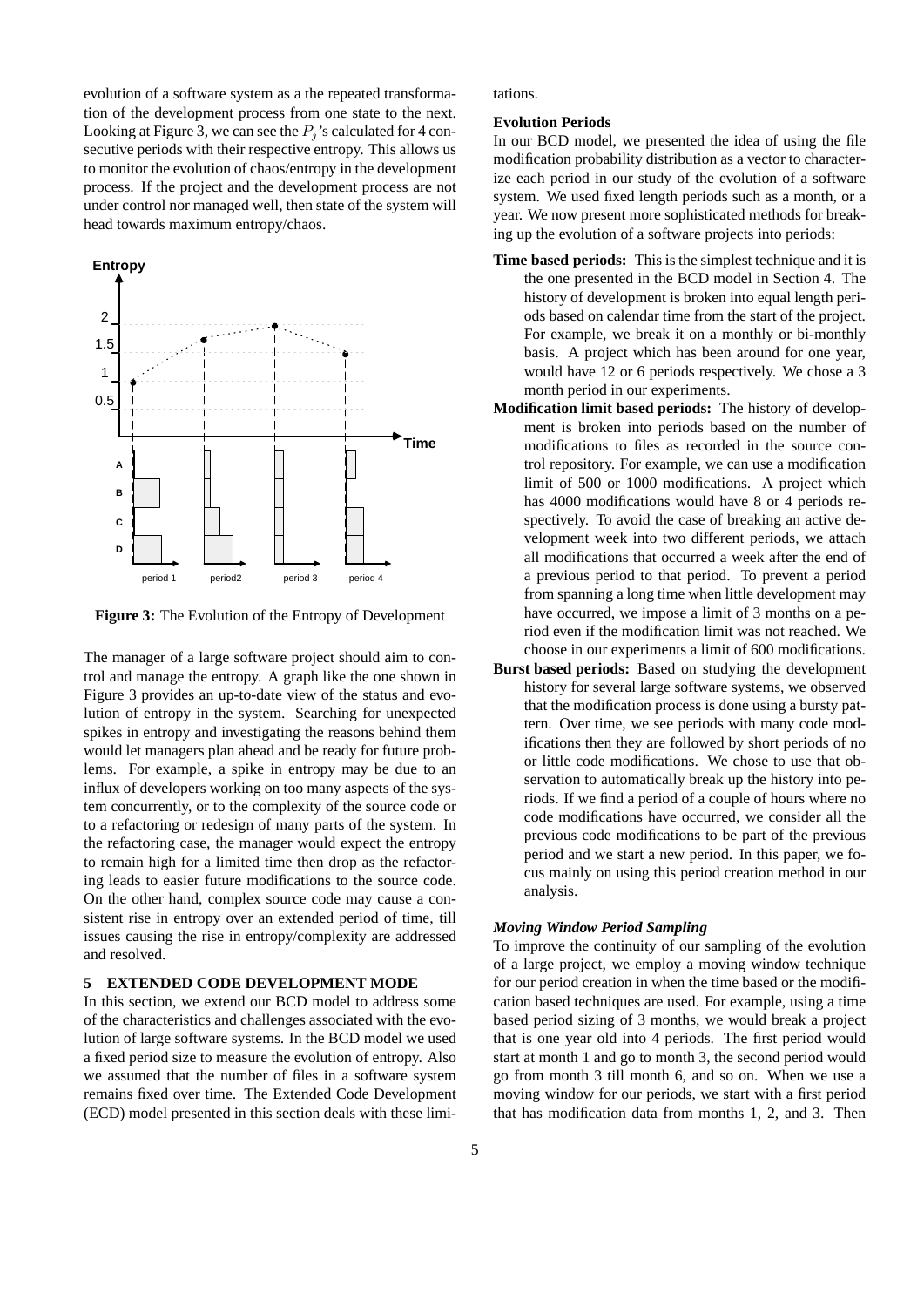the second period would have data from months 2, 3, and 4. The third period would have data from months 3, 4, and 5. This overlap of period data permits the generated data to be smoother and accurate as it is more continuous. Instead of a discrete breakdown that just takes 4 snapshots in a year, we take 12 snapshots. We use a similar moving window technique for the modification limit based period sizing, namely, we have a window of 600 modifications and we move it 300 modifications for each period in our experiments.

# **Adaptive System Sizing**

As a software system evolves, the number of files in it changes; increasing as new files are added, or split, and decreasing as files are removed, or merged. We need to adjust our entropy calculations to deal with the varying number of files in a software system.

To compare the entropy when there is a varying number of files in the the software system, we define  $H$ , which we will call *Standardized Shannon Entropy* as:

$$
H(P) = \frac{1}{Max \;Entropy \; for \; Distribution} * H_n(P)
$$
  
= 
$$
\frac{1}{\log_2 n} * H_n(P)
$$
  
= 
$$
-\frac{1}{\log_2 n} * \sum_{i=1}^n (p_k * \log_2 p_k),
$$

where  $p_k \ge 0, \forall k \in 1, 2, ..., n$  and  $\sum_{k=1}^{n} p_k = 1$ . The standardized entropy  $H$  normalizes Shannon's entropy  $H_n$ , so that  $0 \leq H \leq 1$ . We now can compare the entropy of distributions of different size, such is the case when we examine the various periods of a software system as new files are added or removed. It is interesting to note that using standardized Shannon entropy  $H$  we can now compare the entropy between different software projects. Thus we can compare the evolution of two operating systems side by side or even an operating system and a window manager.

The Standardized Shannon Entropy,  $H$ , is dependent on the number of files in the software system, as it depends on n. Unfortunately, for many software system there exist files that are rarely modified, for example, platform and utility files. To prevent these files from reducing the standardized entropy measure, we defined a working set standardized entropy  $H'$  $-$  *adaptive sizing entropy.* In  $H'$  instead of dividing by the actual current number of files in the software system, we divide by the number of recently modified files. We define the set of recently modified files using 2 different criteria:

- **Using Time:** The set of recently modified files is all the modified files in the preceding x months, including the current month. In our experiments we used 6 months.
- **Using Previous Periods:** The set of recently modified files is all the modified files in the preceding  $x$  periods, including the current period. We don't show results from

using this model in this paper but in our experiments we used 6 periods in the past to build the working set of files.

As we have two different criteria to create a period based on size, then we have two different results based on the use of a time based or a modification limit period creation models.

An adaptive sizing entropy  $H'$  usually produces a higher entropy than a traditional standardized entropy  $H$ , than  $H$ , as for most software systems there exists a large number of files that are rarely modified and would not exist in the recently modified set. Thus the entropy would be dividing by a much smaller number. In some rare cases, where the software system has undergone a lot of changes/refactoring it may happen that the size of the working set is larger than the actual number of the files that currently exist in the software system, as many files may have been removed recently as part of a cleanup. In that rare case, an adaptive sizing entropy  $H'$ will be larger than a traditional standardized entropy  $H$ .

# **6 MODEL VALIDATION**

A preliminary version of the ECD Model presented in Section 5 was used to explore problems encountered by several large open source projects during their evolution [16]. We correlated events in the project's history and comments in their release notes with variations in the complexity value calculated by our ECD model. Our observational study illustrated that our ECD model shows promise in being a good indicator of project's health and the amount of complexity associated with the code base.

In this section, we provide a more mathematically sound and elaborate validation of our ECD model using data derived from several large open source system, shown in Table 1.

| Application    | Application         | <b>Start</b>               | Subsystem Prog. |          |
|----------------|---------------------|----------------------------|-----------------|----------|
| Name           | Type                | Date                       | Count           | Lang.    |
| <b>NetBSD</b>  | OS                  | 21 March 1993              | 235             | C        |
| <b>FreeBSD</b> | OS                  | 12 June 1993               | 152             | C        |
| OpenBSD        | OS                  | 18 Oct 1995                | 265             | C        |
| Postgres       | <b>DBMS</b>         | 9 July 1996                | 82              | C        |
| <b>KDE</b>     | Windowing<br>System | 13 April 1997              | 108             | $C_{++}$ |
| Koffice        | Suite               | Productivity 18 April 1998 | 158             | $C_{++}$ |

**Table 1:** Summary for the Six Studied Systems

We aim to validate our conjecture that: *A chaotic code development process negatively affects its outcome, the source code.* These chaotic code changes which require modifications of many subsystems introduce more faults than localized changes. As presented, the ECD model produces a metric that quantifies the state of chaos/complexity in the code development process for the whole source code base. We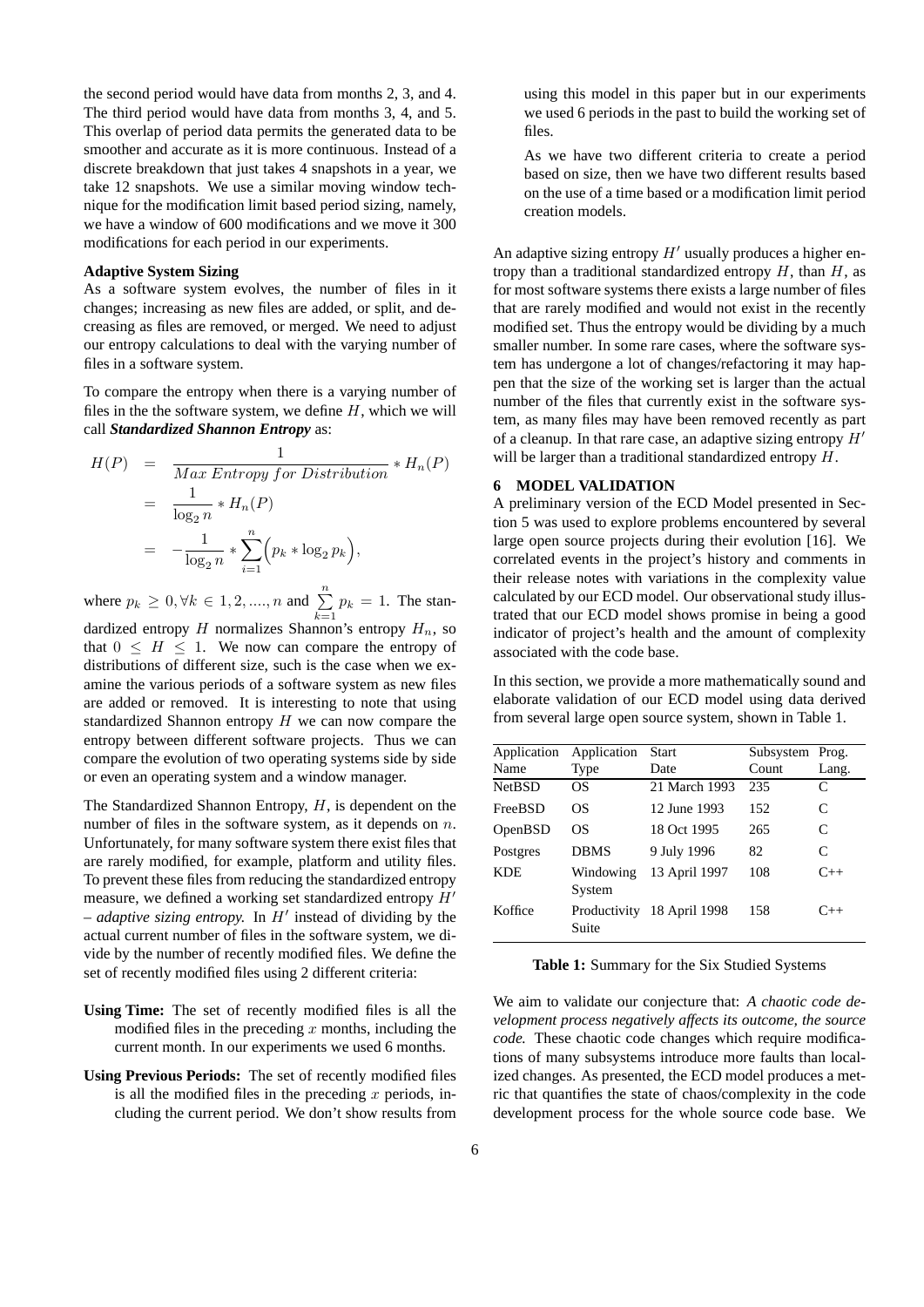will now reformulate the ECD Model so the ECD system complexity metric applies to a single file or to a subsystem, which contains a set of files. We call that reformulation the *File Code Development (FCD) Model*.

## **THE FILE CODE DEVELOPMENT MODEL (FCD)**

We conjecture that files that are modified during high complexity/chaotic development periods, as determined by our ECD Model, will have a higher tendency to contain faults. We define the *History Complexity Metric (HCM)* for each file in a software system. The  $HCM$  assigns to a file the effect of the complexity of a period, as calculated by our ECD model. A file that has been modified during periods of high complexity/entropy will have a high  $HCM$  value to indicate that the file will tend to be more complex and more prone to faults.

Given a period i, with entropy  $H_i$  where a set of files,  $F_i$ are modified with a probability  $p_j$  for each file  $j \in F_i$ , we define *History Complexity Period Factor (*HCP Fi*)* for a file  $j$  during period  $i$  as:

$$
HCPF_i(j) = \begin{cases} p_j * H_i, & j \in F_i \\ 0, & otherwise \end{cases}
$$

More elaborate definitions of  $HCPF$  are possible but this is beyond the scope of this paper and our validation process. We use this simple  $HCPF$ , which assumes if a file is modified during a period  $i$  then its gains a percentage of the complexity associated to that period. The percentage is the probability of file  $j$  being modified during period  $i$ .

Now we define the *History Complexity Metric (*HCM*)* for a file j over a set of evolution periods  $\{a,..,b\}$  as:

$$
HCM_{\{a,\ldots,b\}}(j) = \sum_{i \in \{a,\ldots,b\}} HCPF_i(j)
$$

More elaborate definitions of HCM are possible but are beyond the scope of this paper. We use the simple  $HCM$  definition to indicate that complexity associated to a file keeps on increasing over time, as a file is modified.

We define the  $HCM$  for a subsystem  $S$  over a set of evolution periods  $\{a,..,b\}$  as the sum of the  $HCMs$  of all the files that are part of that subsystem:

$$
HCM_{\{a,\ldots,b\}}(S) = \sum_{j \in S} HCM_{\{a,\ldots,b\}}(j)
$$

If a file were to move from one subsystem to another during the studied evolution period, the moved file would contribute to the HCM of its old subsystem till the time it was moved. Then it would contribute to its new subsystem afterwards. Using the  $HCM$  for a subsystem, we proceed to validate that  $HCM$  is better indicator of faults in a software system

compared to just using the number of modifications. This validation provides a concrete substantiation our ECD model of software complexity.

# **VALIDATION PROCESS**

To validate that  $HCM$  is a better indicator of faults than the number of modifications, we built two Statistical Linear Regression (SLR Model) models for each software system in Table 1:

- $SLR \text{ Model}_A$ : uses the number of FI modifications to determine the number of faults.
- $SLR$  Model<sub>B</sub>: uses  $HCM$  calculated from the FI modifications, to determine the number of faults.

We measured the accuracy of each SLR model and determined that  $SLR Model_B$  is a better indicator of faults.

# *Statistical Linear Regression Model Building*

To build the two SLR models we employed a statistical procedure called *cross-validation* [31]. We used two different sets of data:

- A training set to build each SLR model, and
- A *testing* set to compute the accuracy of the built SLR model.

We used a statistical *cross-validation* procedure to test the accuracy of our built SLR models instead of using the same data for SLR model building and accuracy testing. This procedure gives a more realistic view of the accuracy of our SLR models [35]. We note that a similar approach was used by [18] and [14].

We based our study on the first five years in the life of each studied open source project. For the training set, we used data collected from the second and third year from the source control repository. For the testing set, we used data collected from the fourth and fifth year. We chose to ignore the first year in the source control repository, due to the special startup nature of code development during that year as each project initializes its repository.

The SLR models have the following form, where  $y$  is the dependant variable and  $x$  is the predictor/independent variable:

$$
y = \beta_0 + \beta_1 x
$$

For each model, y represents the number of faults in a subsystem. This is determined based on the number of FR modifications in the source control repository. As for  $x$ ,

- $SLR$  *Model<sub>A</sub>*: *x* represents the number of FI modifications to a subsystem.
- $SLR$  *Model<sub>B</sub>*: *x* represents the  $HCM$  for each subsystem. The  $HCM$  is based on a the ECD bursty model that has a one hour quiet time between bursts.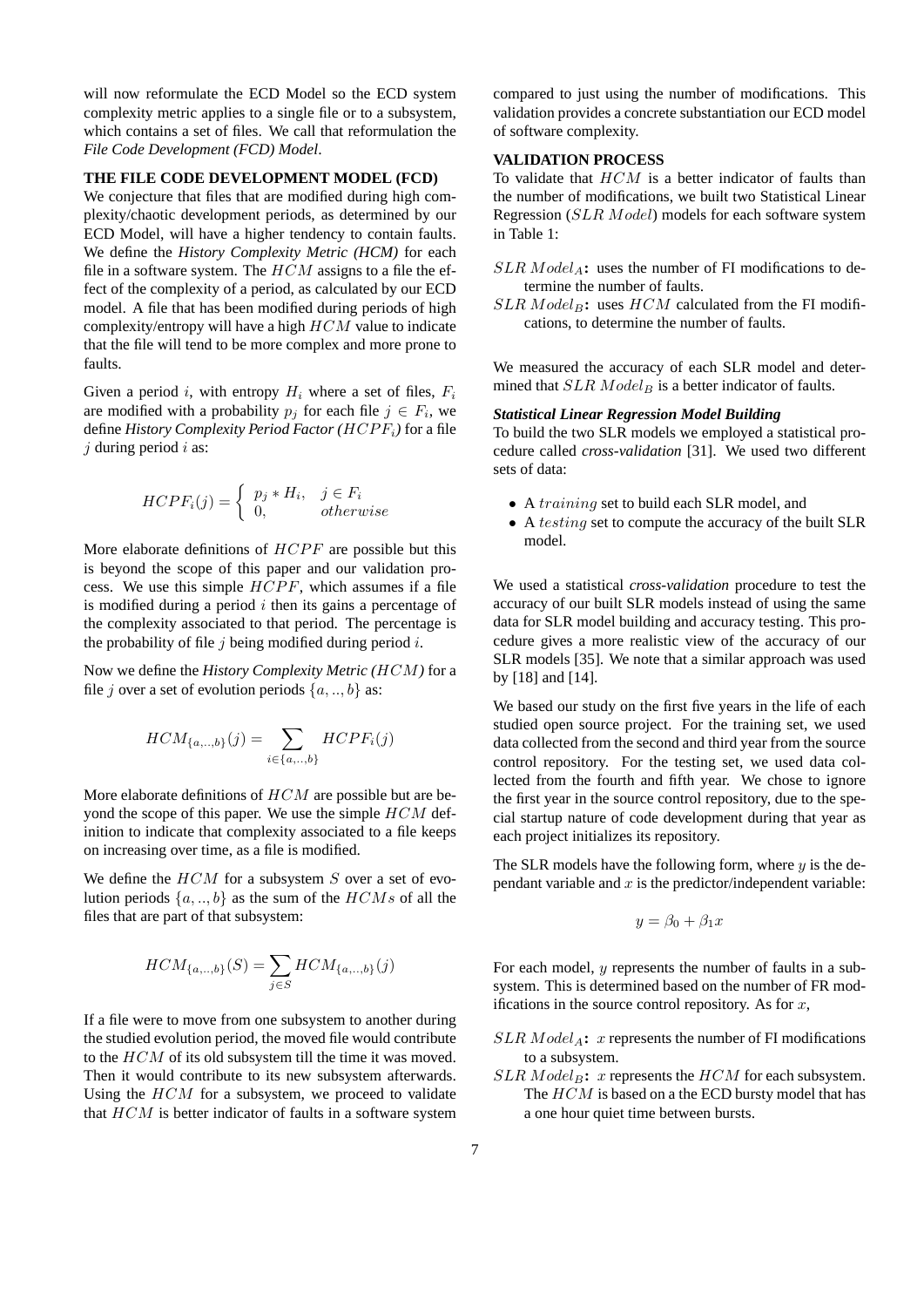To ensure the mathematical validity of our SLR models, we actually use the mathematical log of the number of modifications, and the mathematical log of faults instead for  $x$ . The use of a log transformation (*i.e.*  $log(number of modifications)$  stabilizes the variance in the error for each data point in the SLR model, a requirement for linear regression models which assume that the error variance is always constant [37].

The SLR model parameters are estimated using the *training* data (year 2 and 3). Table 2 shows the SLR model for each software system, and their estimated  $\beta_0$  and  $\beta_1$  parameters. It also shows the  $R^2$  statistic to indicate the quality of the fit. The better the fit, the higher  $R^2$ . A zero  $R^2$  indicates that there exits no relationship between the dependant  $y$  and independent variable  $x$ . We notice that  $SLR$   $Model_B$  has a better fit for all of the studied software systems. For example, for  $NetBSD$  we see an  $R^2$  that is 0.6392 for  $SLR$   $Model_A$ vs. an  $R^2$  that is 0.7535 for  $SLR$   $Model_B$ , indicating that  $SLR$  *Model<sub>B</sub>* has a better fit.

| Application   | <b>SLR</b> Model | <b>SLR Model Parameters</b> |           |        |
|---------------|------------------|-----------------------------|-----------|--------|
|               |                  | $\beta_0$                   | $\beta_1$ | $R^2$  |
| <b>NetBSD</b> |                  |                             |           |        |
|               | (A)              | -1.53370                    | 0.51029   | 0.6392 |
|               | (B)              | 0.36481                     | 1.27236   | 0.7535 |
| FreeBSD       |                  |                             |           |        |
|               | (A)              | $-1.5070$                   | 0.6084    | 0.7094 |
|               | (B)              | 0.61611                     | 1.34476   | 0.7949 |
| OpenBSD       |                  |                             |           |        |
|               | (A)              | $-0.69881$                  | 0.33439   | 0.5695 |
|               | (B)              | $-0.49550$                  | 0.68323   | 0.6653 |
| Postgres      |                  |                             |           |        |
|               | (A)              | $-0.69881$                  | 0.33439   | 0.5685 |
|               | (B)              | 0.07656                     | 1.07858   | 0.7221 |
| KDE           |                  |                             |           |        |
|               | (A)              | $-2.33638$                  | 0.74495   | 0.771  |
|               | (B)              | 0.69540                     | 1.35726   | 0.7898 |
| Koffice       |                  |                             |           |        |
|               | (A)              | -1.12799                    | 0.57641   | 0.6357 |
|               | (B)              | 0.88669                     | 1.48474   | 0.7588 |

**Table 2:** SLR model Details for the Studied Software Systems

#### *Statistical Linear Regression Model Accuracy Testing*

Once the SLR models were built we validated their accuracy using the *testing* data set. The *testing* data set is based on the fourth and fifth year for each software system.

Once we estimated  $\beta_0$  and  $\beta_1$  for SLR Model<sub>A</sub> and  $SLR$  Model<sub>B</sub> for each system, we used our built SLR models to determine/predict the number of faults occurring in subsystems during the fourth and fifth years. Mathematically for each model with  $\beta_0$  and  $\beta_1$  as parameters, we get a  $\hat{y}_i$  for each  $x_i$ , where  $\hat{y}_i$  is the number of expected faults in the subsystem in the fourth and fifth years. the subsystem in the fourth and fifth years:

$$
\widehat{y_i} = \beta_0 + \beta_1 x_i
$$

We define the absolute prediction error as

$$
e_i = | \hat{y}_i - y_i |
$$

where  $y_i$  is the actual number of faults that occurred in subsystem *i* during the fourth and fifth year.

Thus the total prediction error of an SLR model is:

$$
E = \sum_{i=1}^{n} e_i^2,
$$

for all  $n$  subsystems in the software system under study. Table 3 shows the prediction error  $E$  details for each of the SLR Models. Also the table shows the percentage of improvement in prediction when  $SLR$   $Model_B$  is used instead of  $SLR$  Model<sub>A</sub>. We notice that the  $SLR$  Model<sub>B</sub>, which is based on  $HCM$  has a much lower error that the  $SLR$  *Model<sub>B</sub>*, which is based on the number of modifications.

As we have two SLR Models that we use to determine faults, we can compare their accuracy. We define the accuracy of the built SLR Model to be the amount of error in prediction. The less the prediction error the higher the quality of an SLR model. For example, if  $E_B$  is the total prediction error of  $SLR$  *Model<sub>B</sub>*,  $E_A$  is the total prediction error for  $SLR \text{ Model}_A$  and  $E_B < E_A$ , then  $Model_B$  has better predictions than  $Model_A$ . SLR  $Model_B$  has better accuracy than  $SLR$  *Model<sub>A</sub>*. Table 3 shows the improvement in prediction error between the two SLR Models. For example for the  $NetBSD$  software system,  $Model_B$  has a 35% improvement/reduction in error when compared to  $Model_A$ .

Unfortunately, simply comparing the total prediction errors  $(E_A$  and  $E_B$ ) is not sufficient. Instead we need to validate that the prediction error difference is statistically significant.

To perform the statistical test of significance, we use a statistical paired t-test and formulate the following test hypotheses:

$$
\mathcal{H}_i : \mu(e_{A,i} - e_{B,i}) = 0
$$
  

$$
\mathcal{H}_A : \mu(e_{A,i} - e_{B,i}) > 0
$$

where  $\mu(e_{A,i}-e_{B,i})$  is the population mean of the difference between the absolute error of each observation pair. As the data size is large enough (the smallest software system has over 80 subsystems) and the t-test is robust for non-normally distributed data, we can safely use a t-test. Alternatively, a non-parameterized test such as a U-test can be used for smaller software systems [22].

If the null hypothesis  $H_0$  holds then the difference in prediction is not significant. Thus we need  $H_0$  to be rejected, with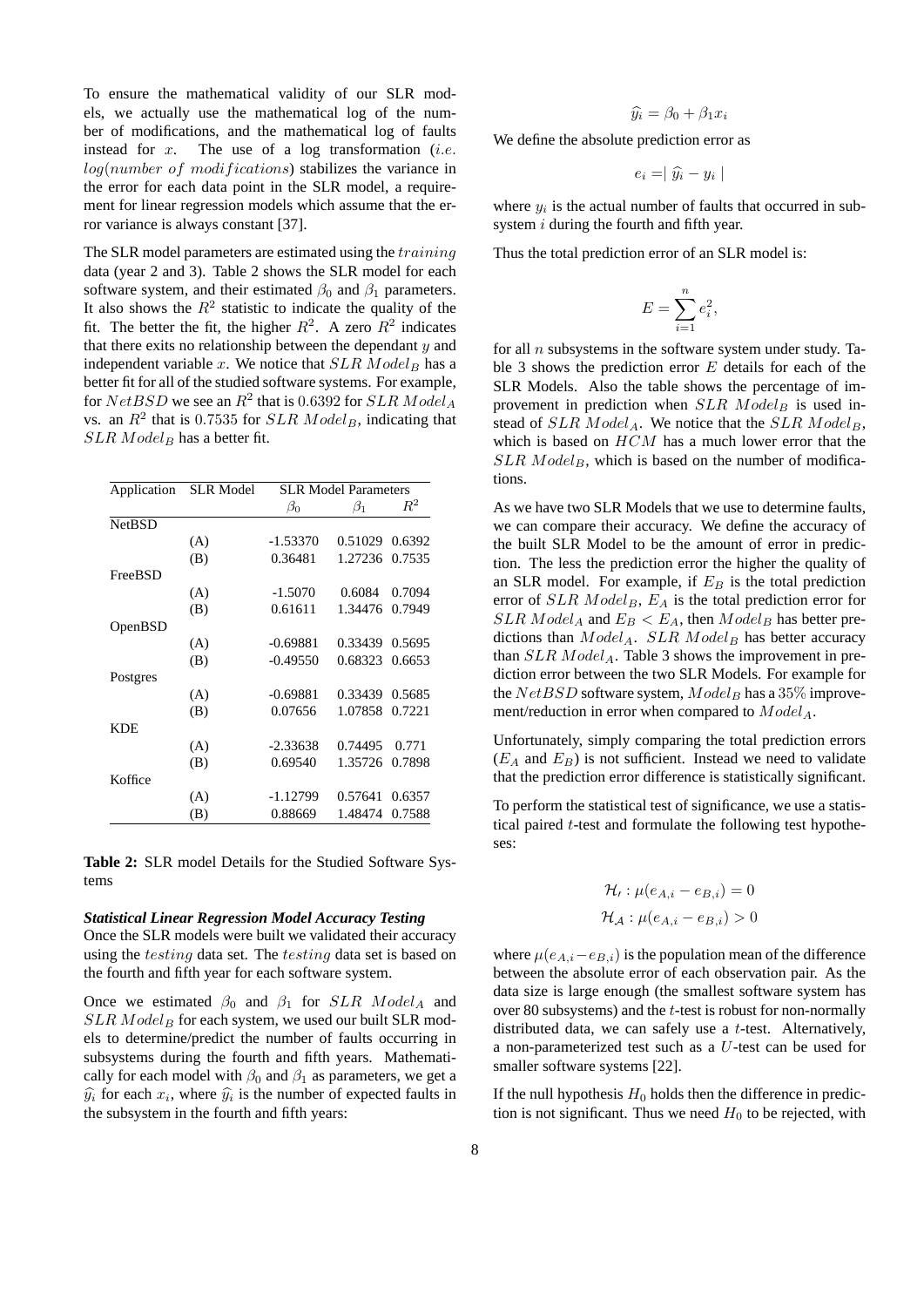|               | Application SLRModel | Error(E) | Improv.  | $\overline{P}(\mathcal{H}_0 \text{ holds})$ |
|---------------|----------------------|----------|----------|---------------------------------------------|
|               |                      |          | in $E$   |                                             |
| <b>NetBSD</b> |                      |          |          |                                             |
|               | (A)                  | 261.0058 |          |                                             |
|               | (B)                  | 169.4185 | $-35.1%$ | 2.359e-05                                   |
| FreeBSD       |                      |          |          |                                             |
|               | (A)                  | 209.3327 |          |                                             |
|               | (B)                  | 152.0989 | $-27.3%$ | 0.002553                                    |
| OpenBSD       |                      |          |          |                                             |
|               | (A)                  | 123.0210 |          |                                             |
|               | (B)                  | 79.21801 | $-35.6%$ | 5.112e-05                                   |
| Postgres      |                      |          |          |                                             |
|               | (A)                  | 161.1841 |          |                                             |
|               | (B)                  | 97.13253 | $-39.7%$ | 0.0001031                                   |
| <b>KDE</b>    |                      |          |          |                                             |
|               | (A)                  | 200.3708 |          |                                             |
|               | (B)                  | 109.0434 | $-45.6%$ | 7.396e-07                                   |
| Koffice       |                      |          |          |                                             |
|               | (A)                  | 191.5776 |          |                                             |
|               | (B)                  | 166.0808 | $-13.3%$ | 0.1584                                      |
|               |                      |          |          |                                             |

**Table 3:** SLR Model Prediction Error for Each Studied Software System

a high probability. Looking at Table 3, we find that a  $t$ -test on paired observations of absolute error was significant at better than  $0.002$  for all systems, except for  $Kof$  fice which was significant at 0.15. We are over 99% confident that the improvement in prediction error between  $Model_A$  and  $Model_B$  is statistically significant for all the studied systems except for  $Kof$  fice. For  $Kof$  fice we are only 85% confident that the improvement in prediction error is statistically significant. Therefore, we can reject the null hypothesis  $H_0$ and conclude that  $Model_B$ , which is based on  $HCM$ , has significantly better accuracy than  $Model_A$ , which is based on the number of modifications. This confirms our conjecture that our entropy model is a good indicator of the state of chaos in the system and its complexity.

In this section, we have shown that the ECD model and HCM are good indicators of faults in large software systems. They are much better indicators than simply using the the number of modifications to a file to determine the number of faults. This finding leads us to a new direction as we continue the validation of our ECD model. We hope in future work to examine the predictive power of the ECD model. Can the HCM metric predict the likelihood of faults occurring in the future of the project? We have just shown that it is a good indicator of faults, the predictive power will need to be evaluated and tested against other well knows fault predictors.

## **7 RELATED WORK**

In section 2, we presented an overview of previous work which analyzes source control repositories to gain a better understanding of the software system. Recent work by Barry et al. uses a volatility ranking system and a time series analysis to identify evolution patterns in a retail software systems based on the source modification records [2]. Also Mockus et al. uses source modification records to assist in predicting the development efforts in large software systems for AT&T [26]. Other than the work done by Michail  $et$  al. [6], previous research has focused on studying the source code repositories of closed systems. We believe that:

- This focus on closed source systems may limit the applicability of the results. The results may be dependent on the studied system or organization as only a single system is used in the validation.
- By focusing on open source systems we are able to get a much larger set of systems to validate our findings and are more confident about our results.

We hope in future work to validate our findings against a large closed source systems to determine if our approach holds for closed source as well.

Whereas our model quantifies the complexity of the development process as calculated from the source code modification statistics, previous studies [1, 3, 4, 5, 15, 38] quantify the complexity of the source code. For example, in previous models the distribution of special tokens in the source code or the control flow structure of the source are used to calculate the entropy. Our work aims to compute a measure of chaos in the development process instead of just focusing on computing the complexity of the source code. We conjecture that detecting chaos in the code development process will serve as an early warning measure to help prevent the code from becoming too complex over time.

Work by Lehman et al. [19, 20, 21] and Godfrey et al. [24] focus on studying the evolution of size (number of modules) and LOC between releases of software systems. Instead we focus on measuring the entropy/chaos in the development process. Lehman's second law suggests the need for occasional maintenance activities (such as refactoring) to reduce complexity, which arises as new features are added to the system. The addition of features and their associated assumptions about the real world lead to the increase of complexity/entropy in the system unless work is done to reduce it. In our presented case studies, we quantified the idea of complexity/entropy in the development process using our new model and have shown that chaos is a good indicator of faults due to increase in complexity. Whereas our presented model studies the evolution of complexity over time, Lehman advocates studying the evolution of software over releases/versions. Our model can be extended to use releases as a unit of observation instead of time. This would permit us to compare our findings to Lehman's laws of evolution.

Outside of the software engineering domain, the measure of entropy has been used to improve the performance of Just In Time compilers and profilers [30]. It has been used for edge detection and image searching in large image database [9].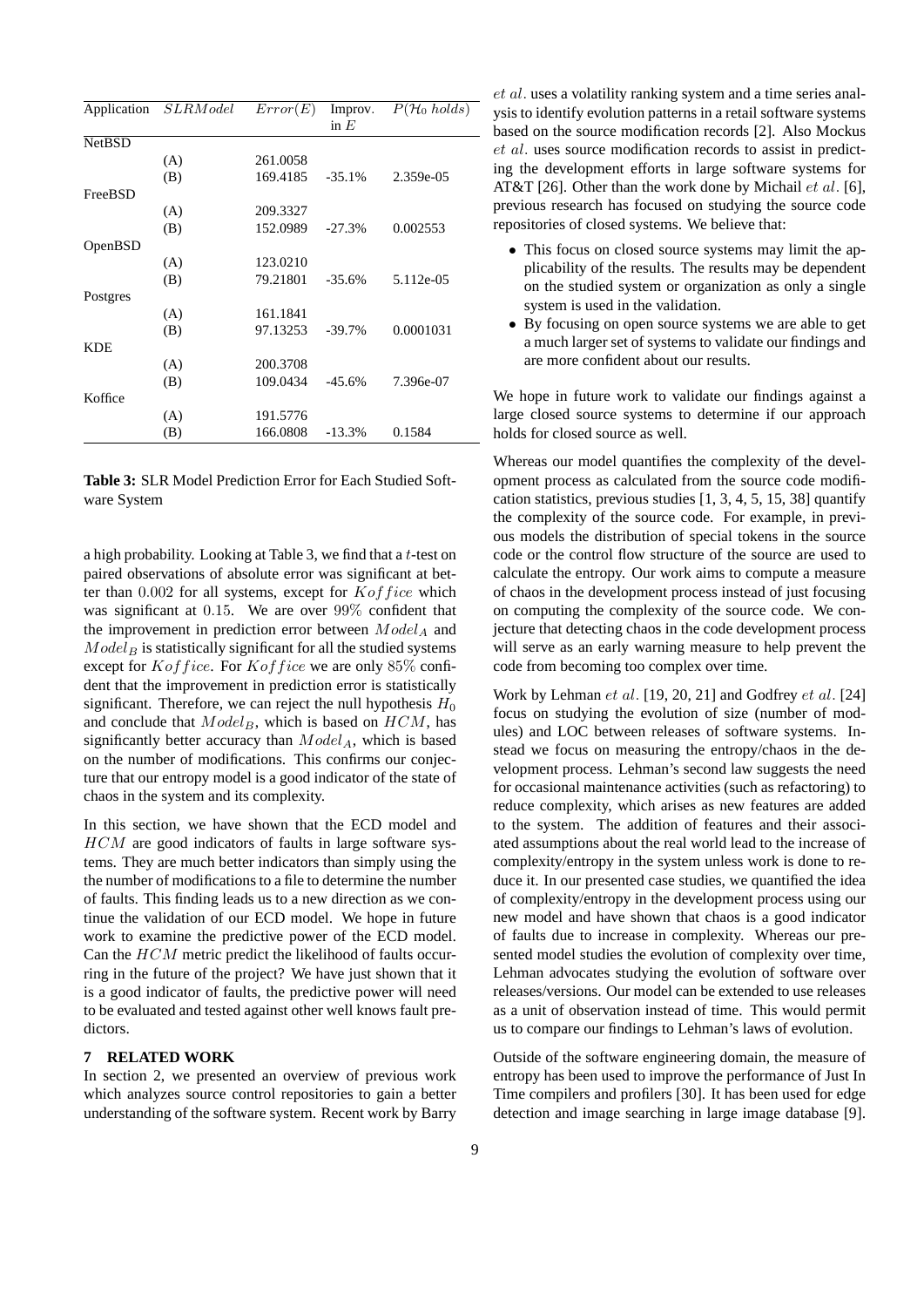Also, it has been used for text classification and several text based indexing techniques [8].

#### **8 CONCLUSIONS**

In this paper, we advocate a new view on the complexity of software. We conjecture that: *A chaotic/complex code development process negatively affects its outcome, the source code.* We presented a model to quantify the complexity in a software system over time based on the source code modification history as stored in the source control repository.

In [16], we evaluated our model using an observational study. We correlated our measurements to events in the history of the studied software systems. Events such as large refactorings or delays in releases were accompanied with increases in our ECD model measurement.

In this paper, we sought to perform a more formal and concrete validation of our ECD model. We conjectured that files which were modified during periods of high system complexity, as calculated by our ECD model, will have a high degree of complexity associated with them. These files will eventually have a large number of faults in them over time.

To validate our conjecture, we extended our ECD model to develop a metric that associated complexity values to each file in the software system. Then for each studied software system, we built two statistical linear regression models (SLR models). One SLR model correlated faults and FI modifications. The other SLR model correlated faults and our newly developed complexity HCM metric. We showed that the SLR model based on our complexity metric has a statistically significant better accuracy than the SLR model based on modifications. Thus we believe that our complexity metric is a good indicator of complexity in large software systems. If monitored by developers it should help them to be in control of the project and avoid delays and faults over time.

#### **ACKNOWLEDGEMENTS**

The authors gratefully acknowledge the significant contributions from the members of the open source community who have given freely of their time to produce large software systems with rich and detailed source code repositories; and who assisted us in understanding and acquiring these valuable repositories.

We would like to thank Stephen M. Sheeler for many engaging and fruitful discussions as we developed our BCD model.

## **REFERENCES**

- [1] S. Abd-El-Hafiz. Entropies as measures of software information. In *IEEE International Conference Software Maintenance (ICSM 2001)*, pages 110–117, Florence, Italy, 2001.
- [2] E. J. Barry, C. F. Kemere, and S. A. Slaughter. On the uniformity of software evolution patterns. In *Proceedings of the 25th International Conference on Soft-*

*ware Engineering (ICSE 2003)*, pages 106–113, Portland, Oregon, May 2003.

- [3] A. Bianchi, D. Caivano, F. Lanubile, and G. Visaggio. Evaluating software degradation through entropy. In *Eleventh International Software Metrics Symposium*, pages 210–219, 2001.
- [4] N. Chapin. An entropy metric for software maintainability. In *Twenty-Second Annual Hawaii International Conference on System Sciences, Software Track*, pages 522–523, Jan. 1995.
- [5] N. Chapin. Entropy-metric for systems with COTS software. In *Eighth IEEE Symposium on Software Metrics*, pages 173–181, 2002.
- [6] A. Chen, E. Chou, J. Wong, A. Y. Yao, Q. Zhang, S. Zhang, and A. Michail. CVSSearch: Searching through source code using CVS comments. In *IEEE International Conference Software Maintenance (ICSM 2001)*, pages 364–374, Florence, Italy, 2001.
- [7] CVS Concurrent Versions System. Available online at <http://www.cvshome.org>
- [8] I. Dhillon, S. Manella, and R. Kumar. Information theoretic feature clustering for text classification.
- [9] M. Do and M. Vetterli. Texture similarity measurement using kullback-leibler distance on wavelet subbands. In *IEEE International Conference on Image Processing (ICIP)*, Vancouver, Canada, Sept. 2000.
- [10] S. G. Eick, T. L. Graves, A. F. Karr, J. Marron, and A. Mockus. Does code decay? assessing the evidence from change management data. *IEEE Trans on Software Engineering*, 27(1):1–12, 1990.
- [11] S. G. Eick, C. R. Loader, M. D. Long, S. A. V. Wiel, and L. G. V. Jr. Estimating software fault content before coding. In *Proceedings of the 14th International Conference on Software Engineering*, pages 59–65, Melbourne, Australia, May 1992.
- [12] K. Fogel. *Open Source Development with CVS*. Coriolos Open Press, Scottsdale, AZ, 1999.
- [13] H. Gall, K. Hajek, and M. Jazayeri. Detection of logical coupling based on product release history. In *IEEE International Conference on Software Maintenance (ICSM98)*, Bethesda, Washington D.C., Nov. 1998.
- [14] T. L. Graves, A. F. Karr, J. S. Marron, and H. P. Siy. Predicting fault incidence using software change history. *IEEE Transaction of Software Engineering*, 26(7):653–661, 2000.